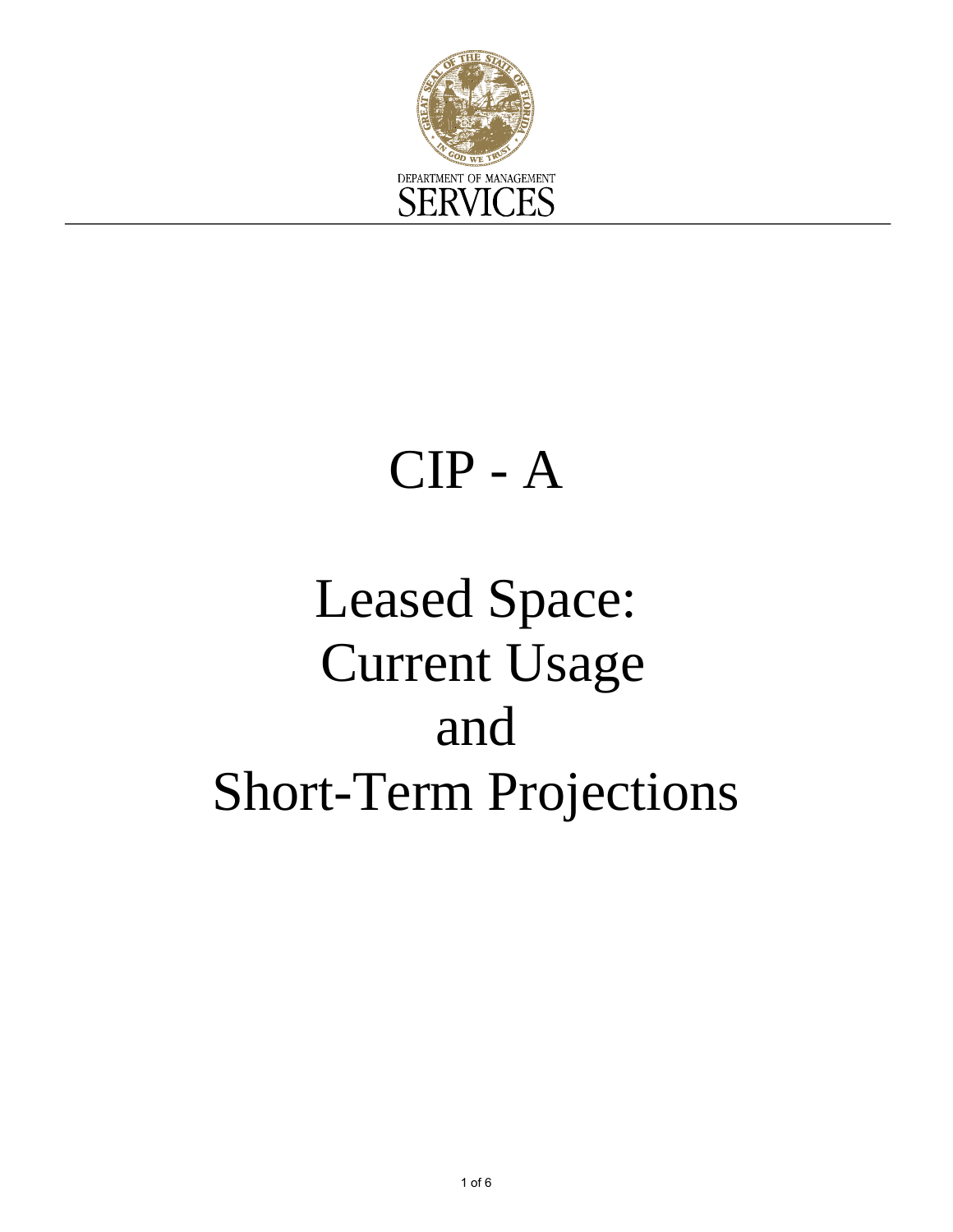| Agency:                       |                                                                                                                                                                                                     | <b>Department of Management Services</b>                                                             |                                                |                                            |             |             |             |  |
|-------------------------------|-----------------------------------------------------------------------------------------------------------------------------------------------------------------------------------------------------|------------------------------------------------------------------------------------------------------|------------------------------------------------|--------------------------------------------|-------------|-------------|-------------|--|
| Service:                      |                                                                                                                                                                                                     | Agency General (Administration, H.R., Supplier Diversity, Purchasing, Real Estate, Special Services) |                                                |                                            |             |             |             |  |
|                               | LRPP NARRATIVE PAGES DESCRIBING SERVICE-LEVEL LEASE OPTIONS N/A                                                                                                                                     |                                                                                                      |                                                |                                            |             |             |             |  |
|                               | <b>Currently Occupied Space</b><br>(square feet)                                                                                                                                                    |                                                                                                      | <b>Projected Leased Space</b><br>(square feet) |                                            |             |             |             |  |
| <b>STATE-</b><br><b>OWNED</b> | PRIVATELY-<br><b>OWNED</b>                                                                                                                                                                          | OTHER*                                                                                               | FY 2013-14                                     | FY 2014-15                                 | FY 2015-16  | FY 2016-17  | FY 2017-18  |  |
| 159,580                       | $\bf{0}$                                                                                                                                                                                            | $\mathbf{0}$                                                                                         | 159,580                                        | 159,580                                    | 159,580     | 159,580     | 159,580     |  |
|                               | % of Total<br>Leased Space<br>Privately-Owned<br>$0.00\%$                                                                                                                                           |                                                                                                      |                                                |                                            |             |             |             |  |
|                               | <b>Annual Costs</b><br>(dollars)                                                                                                                                                                    |                                                                                                      |                                                | <b>Projected Leased Space</b><br>(dollars) |             |             |             |  |
| <b>STATE-</b><br><b>OWNED</b> | PRIVATELY-<br><b>OWNED</b>                                                                                                                                                                          | OTHER*                                                                                               | FY 2013-14                                     | FY 2014-15                                 | FY 2015-16  | FY 2016-17  | FY 2017-18  |  |
| \$2,222,516                   | \$0                                                                                                                                                                                                 | \$0                                                                                                  | \$2,222,516                                    | \$2,222,516                                | \$2,222,516 | \$2,222,516 | \$2,222,516 |  |
|                               |                                                                                                                                                                                                     |                                                                                                      |                                                |                                            |             |             |             |  |
|                               | If the agency is considering abrogating a facility lease, how much of the above payments reflect repayment of<br>unamortized capital improvements pursuant to Section 216.043, Florida. Statutes .? |                                                                                                      |                                                |                                            |             |             |             |  |

*NOTE: "Other\*" means space leased from a local government or non-profit entity.*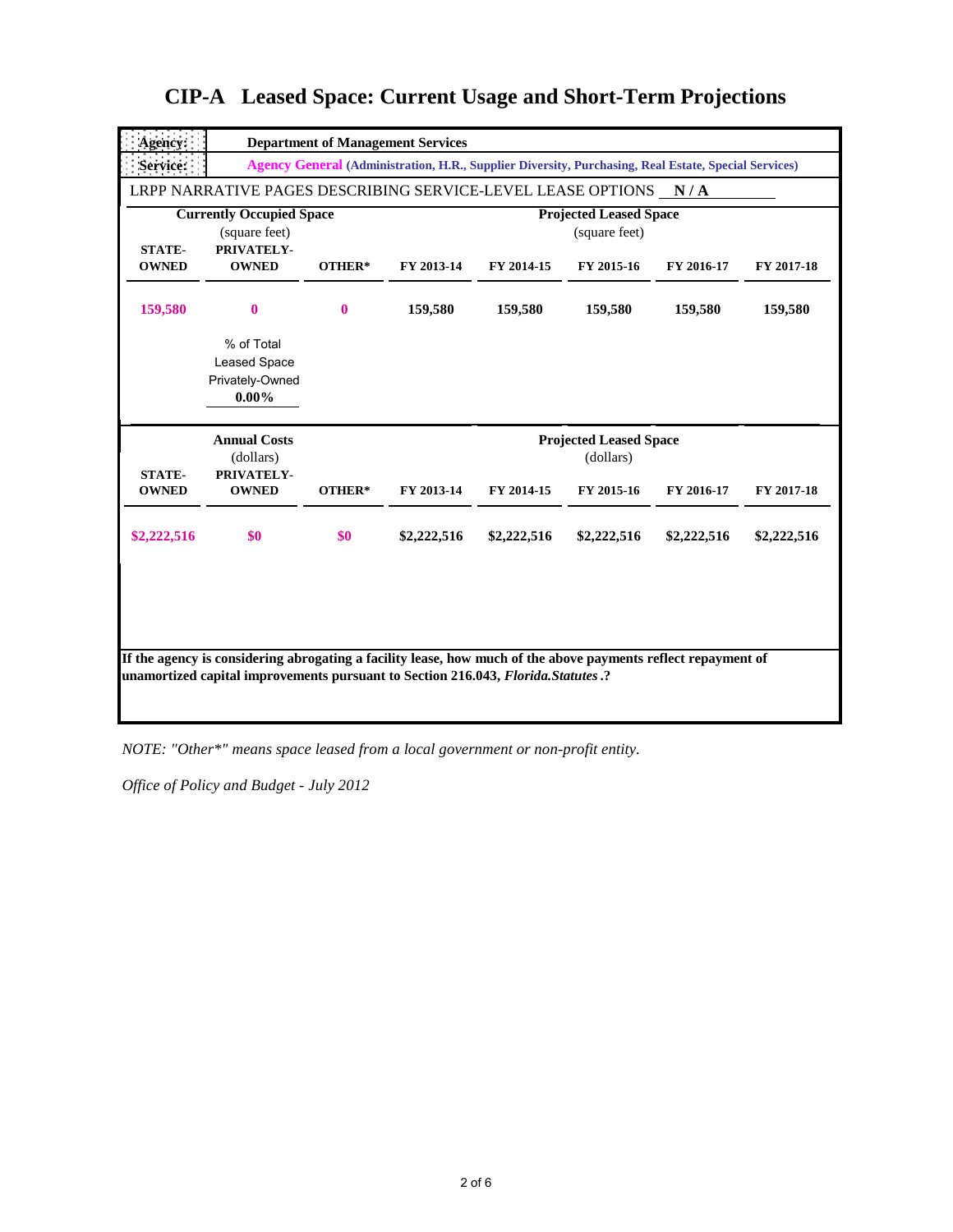| <b>State Group Insurance</b><br><b>Currently Occupied Space</b><br>(square feet)<br>PRIVATELY- | LRPP NARRATIVE PAGES DESCRIBING SERVICE-LEVEL LEASE OPTIONS N/A                                                                           |                                                |            |            |                                                                                                               |  |  |
|------------------------------------------------------------------------------------------------|-------------------------------------------------------------------------------------------------------------------------------------------|------------------------------------------------|------------|------------|---------------------------------------------------------------------------------------------------------------|--|--|
|                                                                                                |                                                                                                                                           |                                                |            |            |                                                                                                               |  |  |
|                                                                                                |                                                                                                                                           |                                                |            |            |                                                                                                               |  |  |
|                                                                                                |                                                                                                                                           | <b>Projected Leased Space</b><br>(square feet) |            |            |                                                                                                               |  |  |
| <b>OWNED</b><br>OTHER*                                                                         | FY 2013-14                                                                                                                                | FY 2014-15                                     | FY 2015-16 | FY 2016-17 | FY 2017-18                                                                                                    |  |  |
| $\bf{0}$<br>$\theta$                                                                           | 4,024                                                                                                                                     | 4,024                                          | 4,024      | 4,024      | 4,024                                                                                                         |  |  |
|                                                                                                |                                                                                                                                           |                                                |            |            |                                                                                                               |  |  |
|                                                                                                |                                                                                                                                           | <b>Projected Leased Space</b><br>(dollars)     |            |            |                                                                                                               |  |  |
|                                                                                                | FY 2013-14                                                                                                                                | FY 2014-15                                     | FY 2015-16 | FY 2016-17 | FY 2017-18                                                                                                    |  |  |
| \$0                                                                                            | \$13,883                                                                                                                                  | \$13,883                                       | \$13,883   | \$13,883   | \$13,883                                                                                                      |  |  |
|                                                                                                |                                                                                                                                           |                                                |            |            |                                                                                                               |  |  |
|                                                                                                | % of Total<br><b>Leased Space</b><br>Privately-Owned<br>$0.00\%$<br><b>Annual Costs</b><br>(dollars)<br>PRIVATELY-<br><b>OWNED</b><br>\$0 | OTHER*                                         |            |            | If the agency is considering abrogating a facility lease, how much of the above payments reflect repayment of |  |  |

*NOTE: "Other\*" means space leased from a local government or non-profit entity.*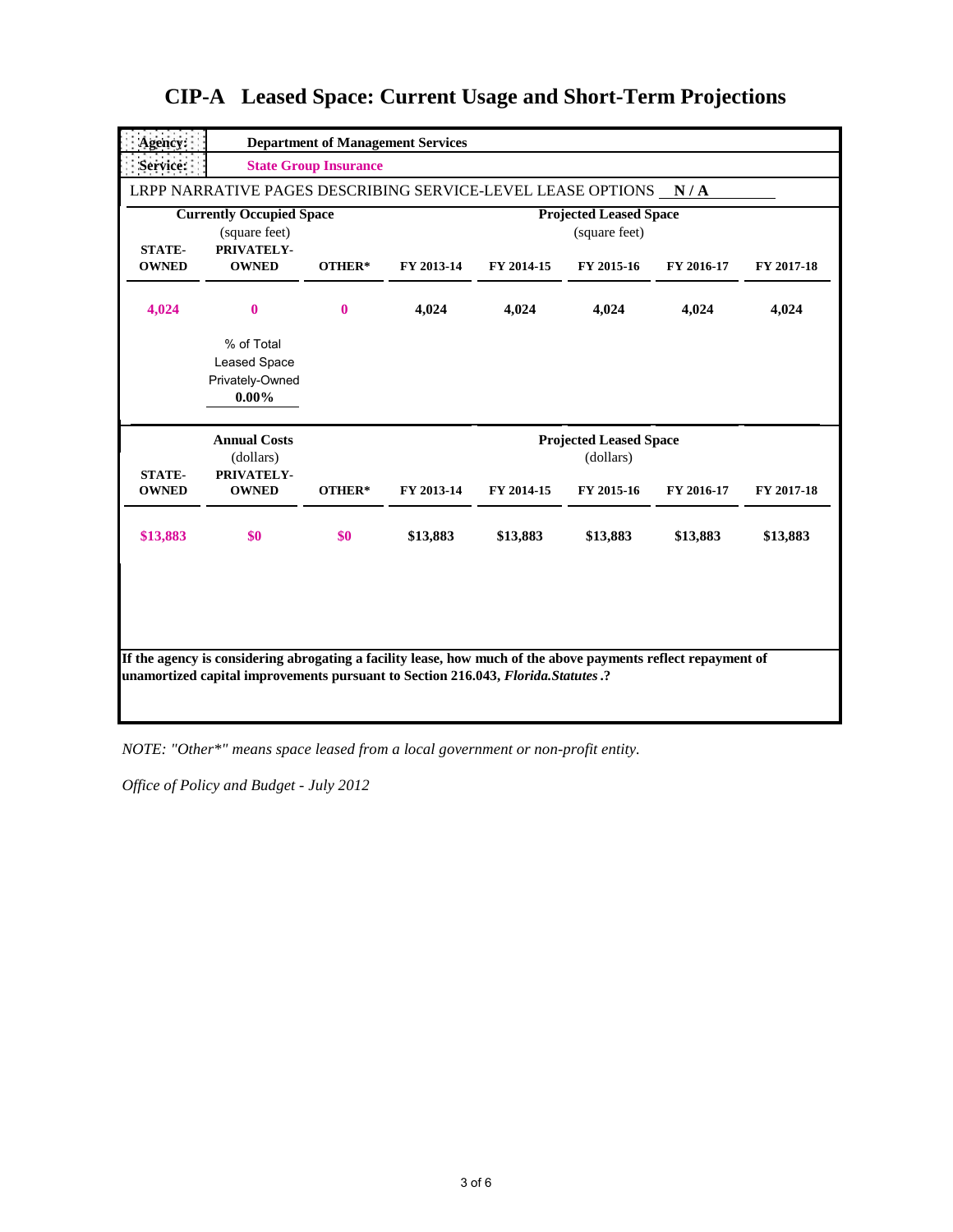| Agency:                                                                         |                                                                                                                                                                                                     |              | <b>Department of Management Services</b>       |                                            |            |            |            |  |
|---------------------------------------------------------------------------------|-----------------------------------------------------------------------------------------------------------------------------------------------------------------------------------------------------|--------------|------------------------------------------------|--------------------------------------------|------------|------------|------------|--|
| Service:                                                                        | <b>Retirement</b>                                                                                                                                                                                   |              |                                                |                                            |            |            |            |  |
|                                                                                 | LRPP NARRATIVE PAGES DESCRIBING SERVICE-LEVEL LEASE OPTIONS N/A                                                                                                                                     |              |                                                |                                            |            |            |            |  |
| <b>Currently Occupied Space</b><br>(square feet)<br>PRIVATELY-<br><b>STATE-</b> |                                                                                                                                                                                                     |              | <b>Projected Leased Space</b><br>(square feet) |                                            |            |            |            |  |
| <b>OWNED</b>                                                                    | <b>OWNED</b>                                                                                                                                                                                        | OTHER*       | FY 2013-14                                     | FY 2014-15                                 | FY 2015-16 | FY 2016-17 | FY 2017-18 |  |
| 770                                                                             | 43,835                                                                                                                                                                                              | $\mathbf{0}$ | 44,605                                         | 44,605                                     | 44,605     | 44,605     | 44,605     |  |
|                                                                                 | % of Total<br>Leased Space<br>Privately-Owned<br>98.27%                                                                                                                                             |              |                                                |                                            |            |            |            |  |
|                                                                                 | <b>Annual Costs</b><br>(dollars)                                                                                                                                                                    |              |                                                | <b>Projected Leased Space</b><br>(dollars) |            |            |            |  |
| <b>STATE-</b>                                                                   | PRIVATELY-                                                                                                                                                                                          | OTHER*       | FY 2013-14                                     | FY 2014-15                                 | FY 2015-16 | FY 2016-17 | FY 2017-18 |  |
| <b>OWNED</b>                                                                    | <b>OWNED</b>                                                                                                                                                                                        |              |                                                |                                            |            |            |            |  |
| \$2,657                                                                         | \$734,675                                                                                                                                                                                           | \$0          | \$737,332                                      | \$737,332                                  | \$737,332  | \$737,332  | \$737,332  |  |
|                                                                                 |                                                                                                                                                                                                     |              |                                                |                                            |            |            |            |  |
|                                                                                 |                                                                                                                                                                                                     |              |                                                |                                            |            |            |            |  |
|                                                                                 | If the agency is considering abrogating a facility lease, how much of the above payments reflect repayment of<br>unamortized capital improvements pursuant to Section 216.043, Florida. Statutes .? |              |                                                |                                            |            |            |            |  |

*NOTE: "Other\*" means space leased from a local government or non-profit entity.*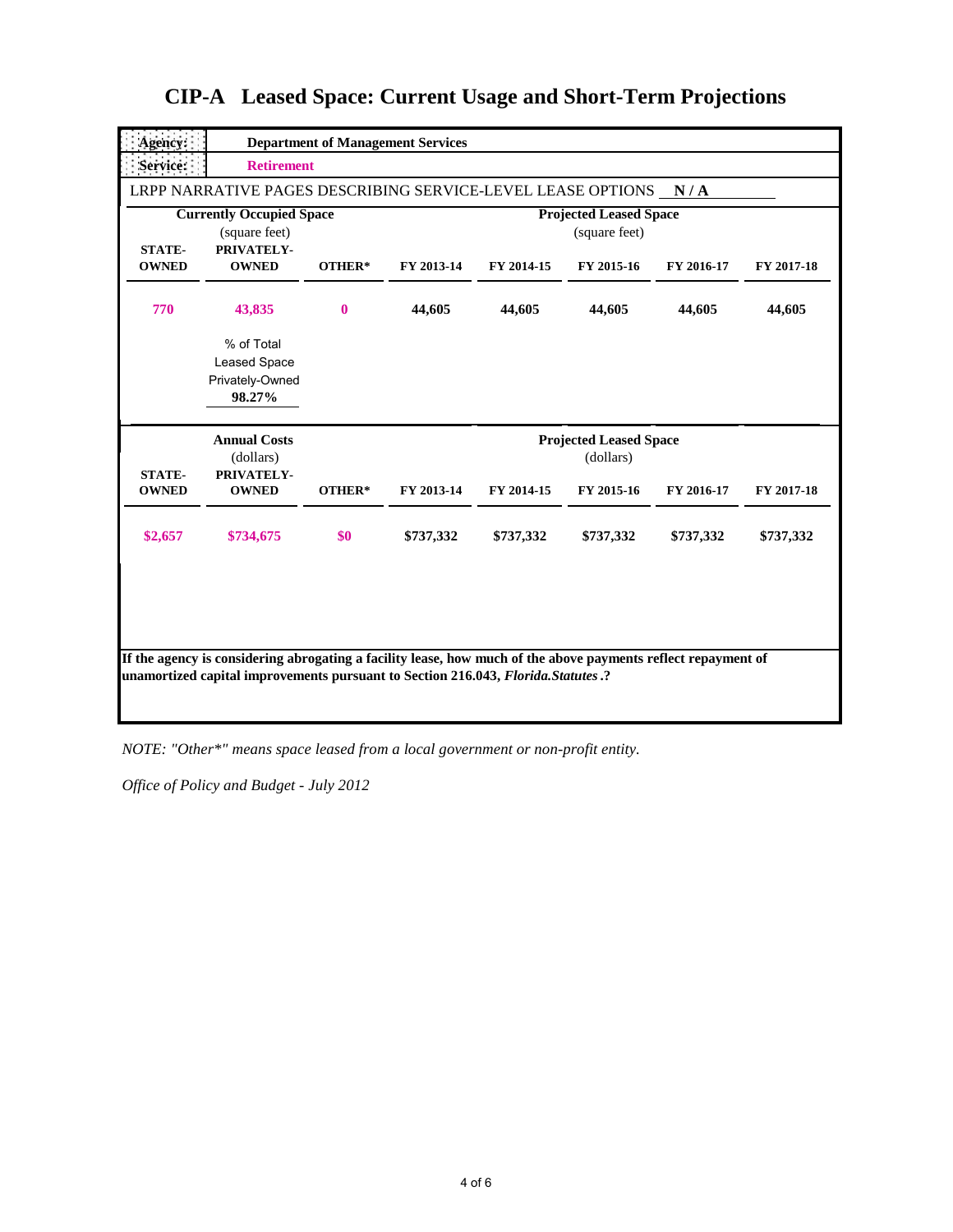| Agency:                       |                                                                 |                                              | <b>Department of Management Services</b>       |                                            |            |            |            |  |
|-------------------------------|-----------------------------------------------------------------|----------------------------------------------|------------------------------------------------|--------------------------------------------|------------|------------|------------|--|
| Service:                      |                                                                 | <b>Telecommunications and Radio Services</b> |                                                |                                            |            |            |            |  |
|                               | LRPP NARRATIVE PAGES DESCRIBING SERVICE-LEVEL LEASE OPTIONS N/A |                                              |                                                |                                            |            |            |            |  |
|                               | <b>Currently Occupied Space</b><br>(square feet)                |                                              | <b>Projected Leased Space</b><br>(square feet) |                                            |            |            |            |  |
| <b>STATE-</b><br><b>OWNED</b> | PRIVATELY-<br><b>OWNED</b>                                      | OTHER*                                       | FY 2013-14                                     | FY 2014-15                                 | FY 2015-16 | FY 2016-17 | FY 2017-18 |  |
| 24,198                        | 15,732                                                          | $\bf{0}$                                     | 39,930                                         | 39,930                                     | 39,930     | 39,930     | 39,930     |  |
|                               | % of Total<br><b>Leased Space</b><br>Privately-Owned<br>39.40%  |                                              |                                                |                                            |            |            |            |  |
|                               | <b>Annual Costs</b>                                             |                                              |                                                | <b>Projected Leased Space</b><br>(dollars) |            |            |            |  |
|                               | (dollars)                                                       |                                              |                                                |                                            |            |            |            |  |
| <b>STATE-</b><br><b>OWNED</b> | PRIVATELY-<br><b>OWNED</b>                                      | OTHER*                                       | FY 2013-14                                     | FY 2014-15                                 | FY 2015-16 | FY 2016-17 | FY 2017-18 |  |
| \$412,173                     | \$283,176                                                       | \$0                                          | \$695,349                                      | \$695,349                                  | \$695,349  | \$695,349  | \$695,349  |  |
|                               |                                                                 |                                              |                                                |                                            |            |            |            |  |

*NOTE: "Other\*" means space leased from a local government or non-profit entity.*